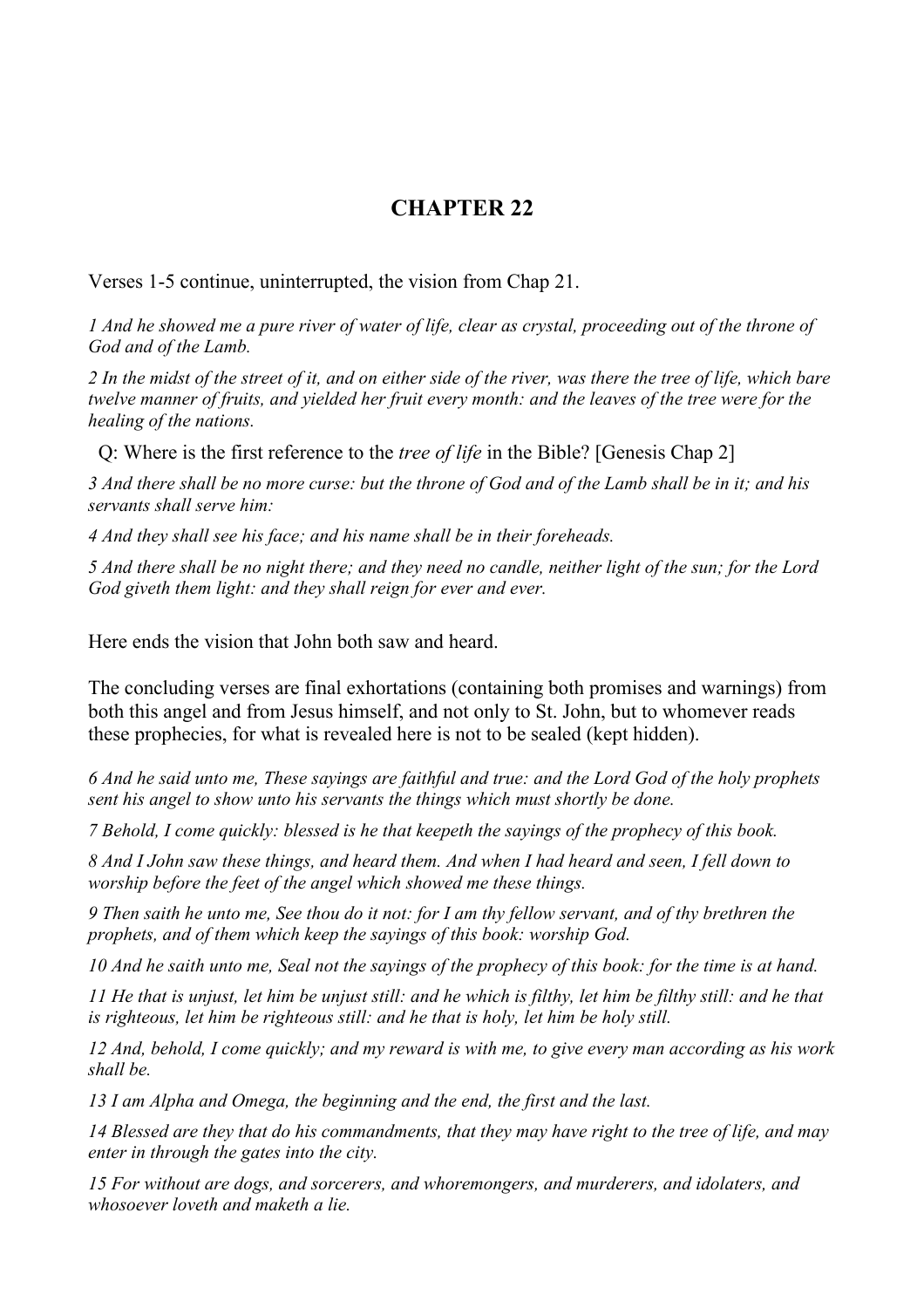*16 I Jesus have sent mine angel to testify unto you these things in the churches. I am the root and the offspring of David, and the bright and morning star.*

*17 And the Spirit and the bride say, Come. And let him that heareth say, Come. And let him that is athirst come. And whosoever will, let him take the water of life freely.*

*18 For I testify unto every man that heareth the words of the prophecy of this book, If any man shall add unto these things, God shall add unto him the plagues that are written in this book:*

*19 And if any man shall take away from the words of the book of this prophecy, God shall take away his part out of the book of life, and out of the holy city, and from the things which are written in this book.*

*20 He which testifieth these things saith, Surely I come quickly. Amen. Even so, come, Lord Jesus. 21 The grace of our Lord Jesus Christ be with you all. Amen*.

Let's look briefly at those who are banished to the lake of fire (the  $2<sup>nd</sup>$  death, described at the Great White Throne Judgement), and thereafter, those who are (merely) excluded from the Holy City (the new Jerusalem), implying, at least, that there are still people outside of God's kingdom who are alive on the new earth, but who are not found in the Book of Life: How is this scenario possible?

First, these folks could represent people who are in the Book of Life, however, were not holy enough to be able to come within the gates of the Holy City: They had, 'barely made it,' as it were; The second, and more consistent scenario, though, is that these people are the offspring of those who were not dead at the time of the Great White Throne Judgement (a judgement solely for the dead): They (or their forefathers) had been alive on the earth at this time, and therefore, were not actually included in this judgement, but were living under a new 'dispensational' or covenantal agreement between God and humankind. They will apparently still be having offspring, and additionally, nations will continue to exist, as stated in Rev 21:24, 26, and 22:2.

This is all extraordinarily fascinating, as the text as written is, at heart, quite contrary to what most of our preconceptions are, and to what many Christian churches actually teach and believe.

| Rev 21:8 (Lake of Fire)<br>"The second death." | Rev 21:27 (cannot enter the<br>Holy City) | Rev 22:15 'outside' [the Holy<br>city] |
|------------------------------------------------|-------------------------------------------|----------------------------------------|
| fearful                                        |                                           |                                        |
| unbelieving                                    |                                           |                                        |
| abominable                                     | workers of abomination                    |                                        |
|                                                |                                           | $\log s$ ['hounds:' fig., lit.]        |
| sorcerers                                      |                                           | sorcerers                              |
| whoremongers                                   |                                           | whoremongers                           |
| murderers                                      |                                           | murderers                              |
| idolators                                      |                                           | idolators                              |
| liars                                          | anyone who lies                           | liars                                  |
|                                                | whatever defiles                          |                                        |

Below is a chart detailing how these sinners and their misdeeds are represented.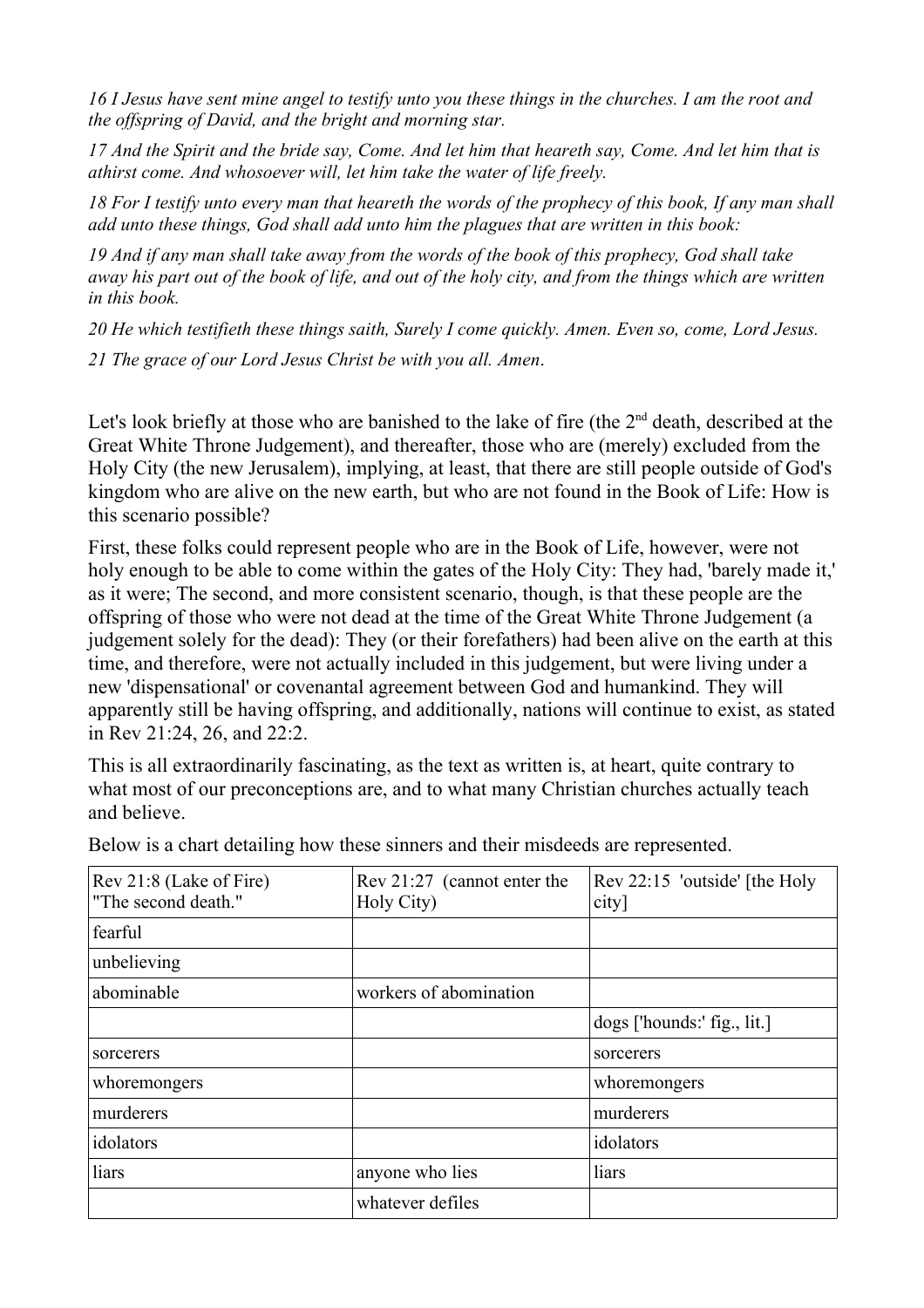~ Concluding thoughts ~

We have now reached the final chapter in the Book of Revelation, and, as well, the last verses in the canon of Holy Scripture, and the message revealed here could not be any clearer or more compelling, for Jesus once again speaks in his commanding but still tender voice and revisits the story of redemption - a love story written in his own blood, shed on Calvary's cross to pay for the sins of humankind, and here stated simply as, *'whosoever will, let him take the water of life freely.'* 

This last testament is given as a final promise and personal invitation to each of us by him who is the Lord Jesus:

Y'shuah, meaning 'Yahweh is salvation,' the Christ, the Anointed One, the Messiah, *The Lamb of God, who takes away the sins of the world* [a] *The Son of God* [*b*]

The Word of God, the 'logos' - thus, the meaning and purpose behind everything [*c*] God in flesh among us, '*in him dwelling all the fulness of the Godhead bodily*' [*d* ] The one present when the spirit moved over the face of the deep in the first chapter of Genesis - calling the worlds, and us, into existence [*e*]

And the voice of him, who, over the generations, spoke through the prophets, calling his fallen children to repentance

And then, in the fulness of time, [*f* ] was born as a baby in Bethlehem's manger [*g*] Taking on himself our human form, a body which soon was brutalized, and beaten beyond recognition, and broken for us [*h*]

But whose voice still beckons and cries out to us throughout the ages, even to this very day, and says to each and every living soul without hesitation: *Come unto me! 1*

This gift of new life is still available - an open invitation to everyone who is thirsty, to come and take the water of life freely.

1 Scripture notations:

- a. John Chap 1
- b. Revelation Chap 2
- c. John Chap 1
- d. Colossians Chap 2
- e. Genesis Chap 1
- f. Galatians Chap 4
- g. Luke Chap 2
- h. I Corinthians Chap 11